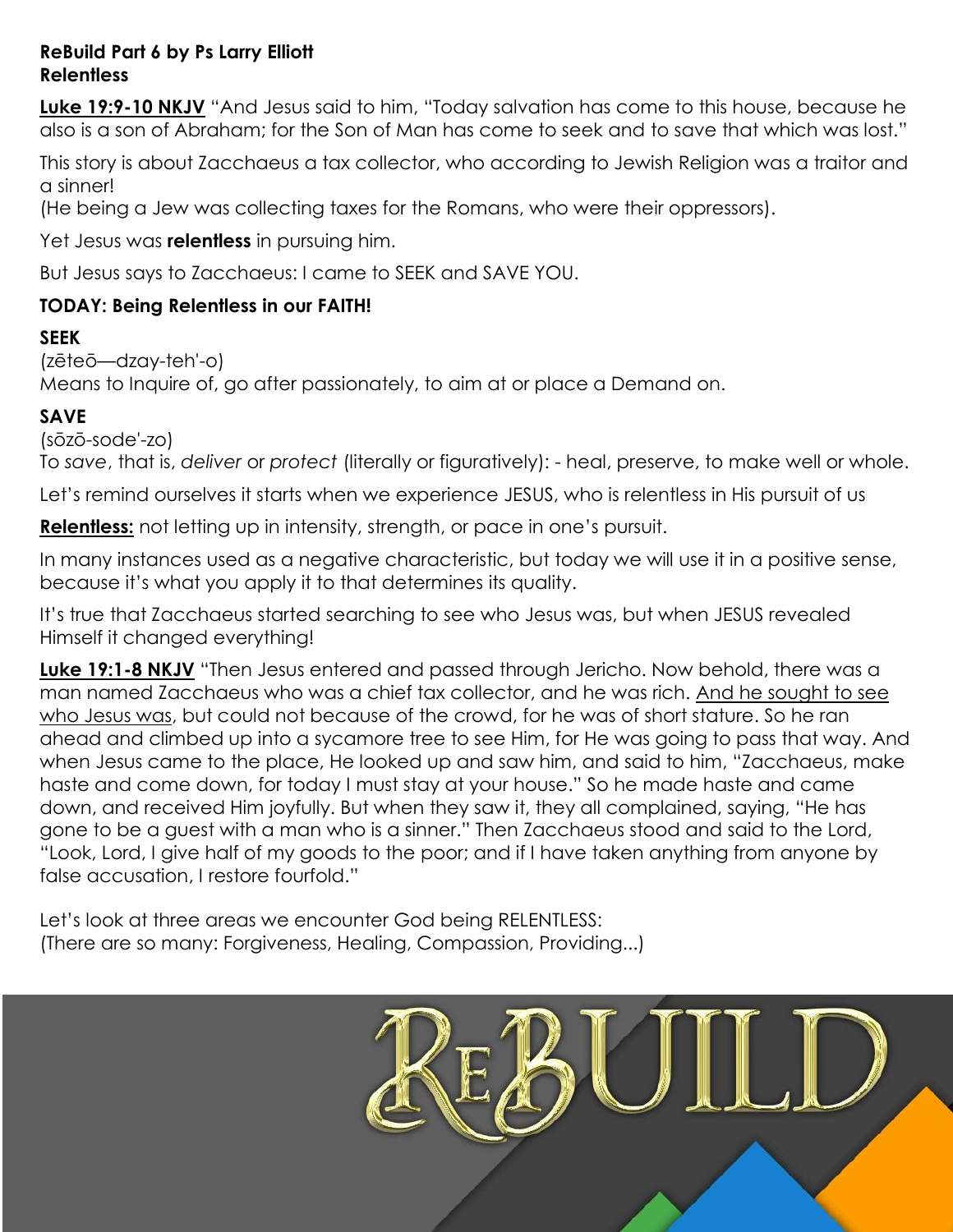# **Relentless in LOVE – Peter**

Their first meeting when Jesus called Peter to be a follower and he became one of three closest to Jesus on Earth. But after swearing to Jesus he would never leave Him, he betrayed Him (even after Jesus had warned him) and he basically backslid and went back to fishing. Jesus remained relentless in Loving Peter; after His resurrection, He came after all of them but especially Peter.

Mark 16:7 NKJV "But go, tell His disciples - and Peter - that He is going before you into Galilee; there you will see Him, as He said to you."

As Jesus reinstates Peter, Father God's LOVE had changed him; in John 21 Peter is so humble when asked by Jesus do you Love me the 3rd time - Peter said Jesus you know all things…

# **Jesus always looks beyond your current shortcomings and missteps and LOVES you back to life**

# **God's Love unlocks our Potential and sets us on course to fulfill our Purpose**

No matter where you are or what you are currently facing Jesus is calling… go tell My disciples and YOU!

# **Relentless in GRACE – Paul**

Saul who became Paul became a trophy of God's GRACE!

He went from persecuting the early Church and killing Christians to an encounter with Jesus that changed him forever.

### **Grace had a deep meaning for the apostle Paul, in his letters to the early church, he used the Greek word charis, most often translated "grace," approximately 100 times.**

Remarkably, the subject of grace shows up multiple times in every one of his letters that has been preserved for us.

Acts 9:

Jesus could've just killed Paul but rather His LOVE and GRACE uplifted Him and set him on a new trajectory.

God's Grace unlocks Christ's Ability in us and gives us confidence that we can fulfil our purpose and become Christ-like!

# **Relentless FAITHFULNESS – Moses**

What about Moses, hidden as a baby, brought up in the Pharaoh's palace, exiled because he stood up for his people, 40 years on the back side of the desert, called by God as the instrument God used to deliver His people out of Egypt. Moses experienced God's FAITHFULNESS and God remained faithful to him throughout that whole process.

# **Faithfulness of God is revealed throughout the Bible, Old and New Testament!**

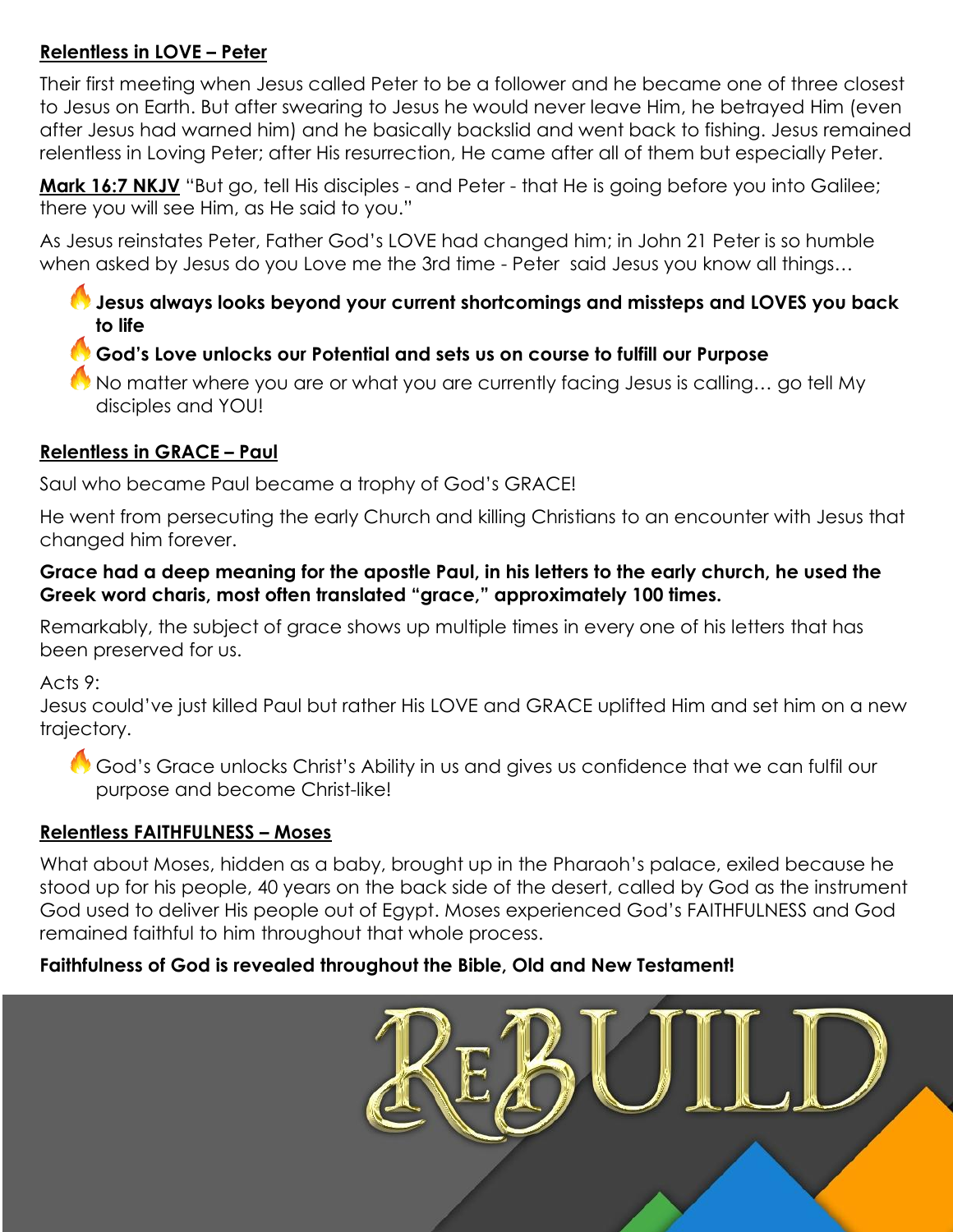God is faithful and His Word is true.

Testimony after testimony of God's faithfulness is found throughout the Bible and is still given in testimonies by people today.

In fact, accounts of covenants between God and His people can be found approximately 277 times in the Bible.

**Deuteronomy 7:9 NKJV** "Therefore know that the LORD your God, He is God, the faithful God who keeps covenant and mercy for a thousand generations with those who love Him and keep His commandments;"

Gods Faithfulness unlocks Perseverance in us and gives us the endurance to finish our race.

# **It's time for US TO BE RELENTLESS**

When we experience His relentless Love, Grace and Faithfulness it builds our Faith and we can become relentless in our pursuit of Jesus.

**Romans 12:11-13 MSG** "Don't burn out; keep yourselves fuelled and aflame. Be alert servants of the Master, cheerfully expectant. Don't quit in hard times; pray all the harder. Help needy Christians; be inventive in hospitality."

### **By being Relentless I'm talking about when we are born-again there is a spirit of determination that rises within us.**

**Romans 12:11-13 TPT** "Be enthusiastic to serve the Lord, keeping your passion toward him boiling hot! Radiate with the glow of the Holy Spirit and let him fill you with excitement as you serve him. Let this hope burst forth within you, releasing a continual joy. Don't give up in a time of trouble, but commune with God at all times. Take a constant interest in the needs of God's beloved people and respond by helping them.

### **Three Areas of being Relentless:**

We become Relentless in Pursuing JESUS - Moses, Paul and Peter

### **Moses:**

**Exodus 33:14-16 NKJV** "And He said, "My Presence will go with you, and I will give you rest." V15 Then he said to Him, "If Your Presence does not go with us, do not bring us up from here. V16 For how then will it be known that Your people and I have found grace in Your sight, except You go with us? So we shall be separate, Your people and I, from all the people who are upon the face of the earth."

What's in your Hand today?

**Exodus 4:2-3 NKJV** So the LORD said to him, "What is that in your hand?" He said, "A rod." And He said, "Cast it on the ground." So he cast it on the ground, and it became a serpent; and

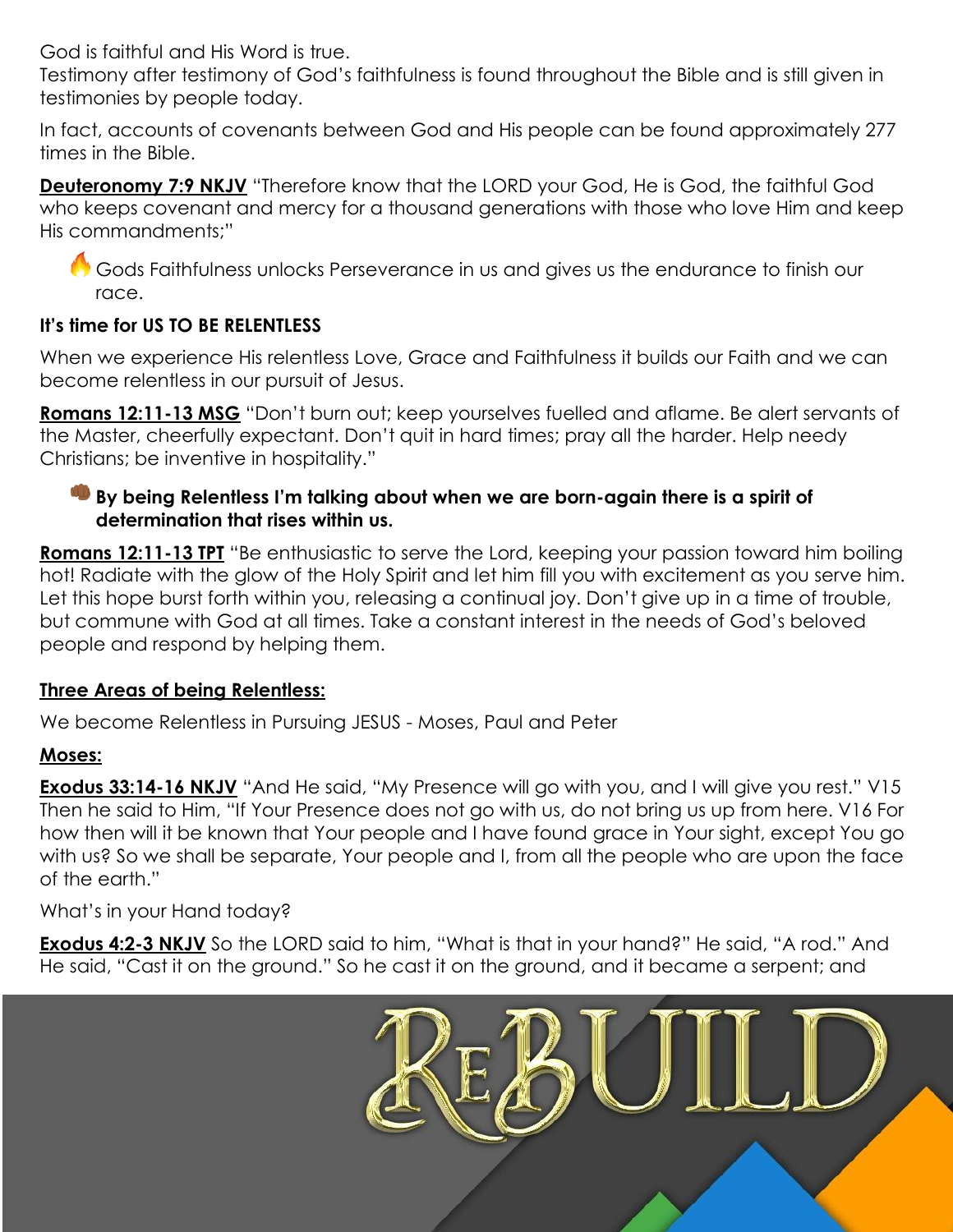Moses fled from it.

God wants to take the natural things in your life and make them supernaturally blessed. But why did the rod become a serpent when Moses cast it to the ground?

Moses never realized that there was a "snake" in his rod. You see, because of the fall of man, there is a touch of the curse — a snake — in every natural thing, including your career, natural strength, talents and ministry.

Beloved, there is a snake, a touch of the curse, in everything in the natural. But give what is natural to the Lord and see the touch of the curse replaced with the supernatural touch of God!

# **Paul:**

**I Corinthians 2:2 NKJV** "For I determined not to know anything among you except Jesus Christ and Him crucified."

I must have the foundation of a personal relationship Jesus, Paul was devoted to a Person, not to a cause. He was absolutely Jesus Christ's. He saw nothing else and he lived for nothing else.

### **Peter:**

**2 Peter 1:2-3 NKJV** "Grace and peace be multiplied to you in the knowledge of God and of Jesus our Lord, as His divine power has given to us all things that pertain to life and godliness, through the knowledge of Him who called us by glory and virtue,"

### We become Relentless in:

#### **Pursuing His Church – Paul**

In this series we are talking about ReBuilding walls in our lives and others.

**Philippians 4:1 NKJV** "Therefore, my beloved and longed-for brethren, my joy and crown, so stand fast in the Lord, beloved."

Paul was passionate about the Church of Jesus becoming the HOPE OF THE WORLD, we should too.

**I Corinthians 15:10 NKJV** "But by the grace of God I am what I am, and His grace toward me was not in vain; but I labored more abundantly than they all, yet not I, but the grace of God which was with me."

Serving in the Church and Community

**2 Corinthians 8:9 NKJV** "For you know the grace of our Lord Jesus Christ, that though He was rich, yet for your sakes He became poor, that you through His poverty might become rich."

**2 Corinthians 9:8 NKJV** "And God is able to make all grace abound toward you, that you, always having all sufficiency in all things, may have an abundance for every good work."